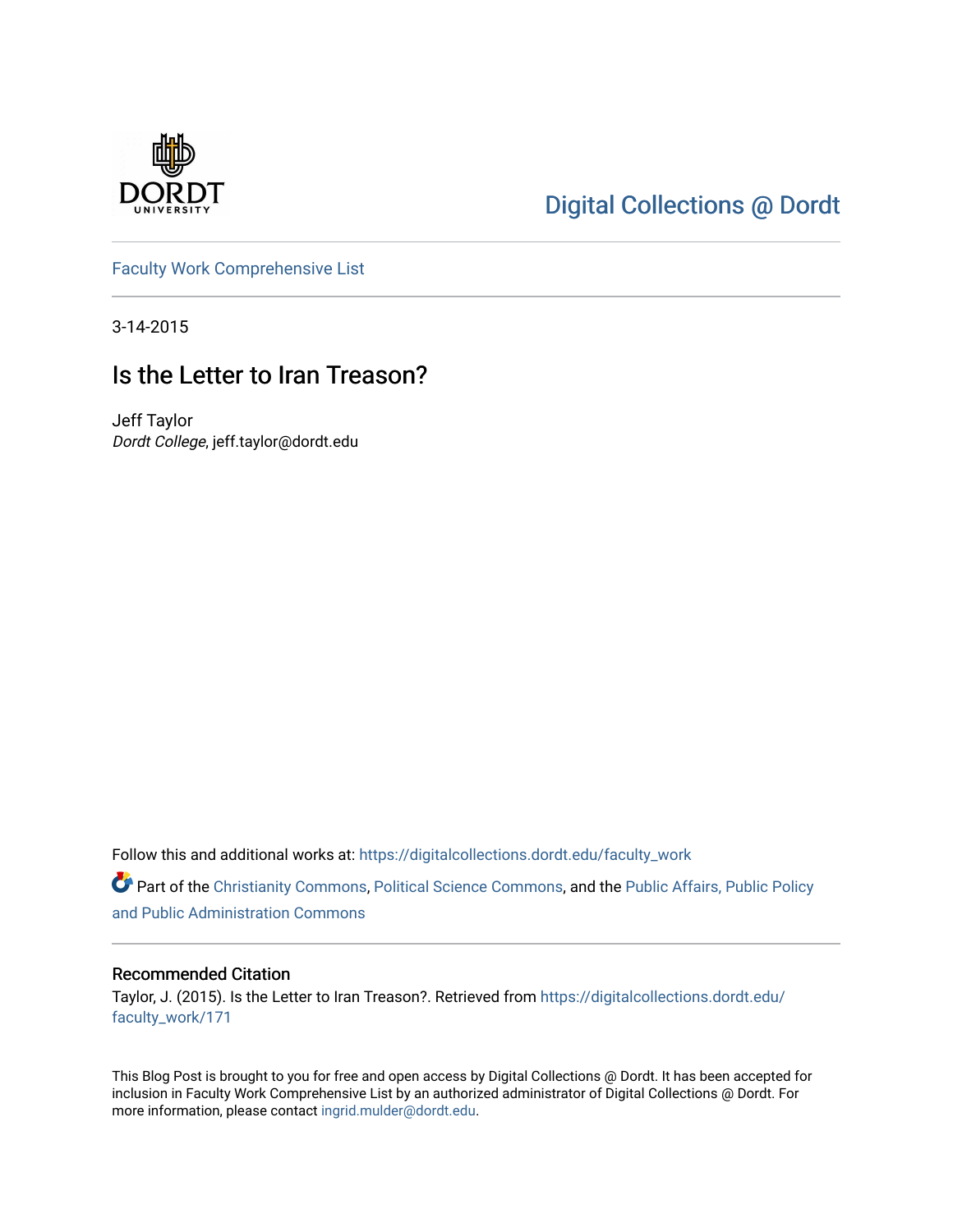### Is the Letter to Iran Treason?

#### Abstract

"Most Republican members of the U.S. Senate have signed a public letter to the Iranian government warning that any agreement with President Obama that is not approved by the Senate is likely to be transitory and counterproductive for all concerned. Under the pretense of helpfully schooling the Iranians on the American constitutional system, the letter is really designed to embarrass President Obama and hinder negotiations between the U.S. and Iran over possible nuclear weapon proliferation. The letter has attracted a lot of attention. Is it unprecedented? Is it treasonous?"

Posting about U.S. foreign policy and integrity in politics from In All Things - an online hub committed to the claim that the life, death, and resurrection of Jesus Christ has implications for the entire world.

<http://inallthings.org/is-the-letter-to-iran-treason/>

#### Keywords

In All Things, Iran, Obama Administration, President Obama, Republican party, U.S. Senate, foreign policy

#### **Disciplines**

Christianity | Political Science | Public Affairs, Public Policy and Public Administration

#### **Comments**

[In All Things](http://inallthings.org/) is a publication of the [Andreas Center for Reformed Scholarship and Service](http://www.dordt.edu/services_support/andreas_center/) at Dordt [College](http://www.dordt.edu/).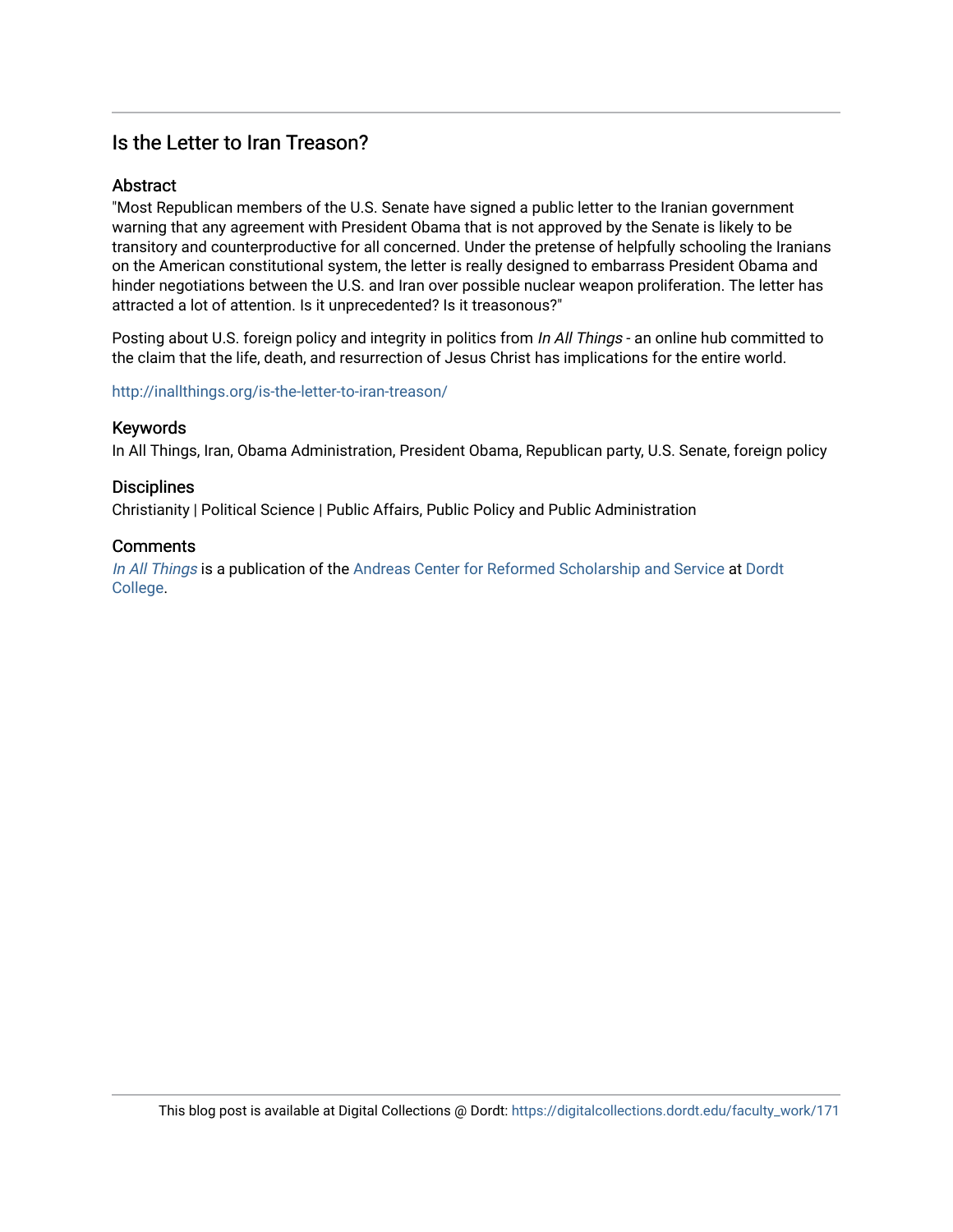# **Is the Letter to Iran Treason?**

**all inallthings.org**[/is-the-letter-to-iran-treason](http://inallthings.org/is-the-letter-to-iran-treason)

#### Jeff Taylor

Most Republican members of the U.S. Senate have signed a public letter to the Iranian government warning that any agreement with President Obama that is not approved by the Senate is likely to be transitory and counterproductive for all concerned. Under the pretense of helpfully schooling the Iranians on the American constitutional system, the letter is really designed to embarrass President Obama and hinder negotiations between the U.S. and Iran over possible nuclear weapon proliferation.

The letter has attracted a lot of attention. Is it unprecedented? Is it treasonous? Does it repudiate the post-World War II tradition of partisanship stopping at the water's edge?

It is not unprecedented. During the George W. Bush years, Speaker of the House Nancy Pelosi met with Syrian government officials at a time when the President was seeking to geopolitically isolate the Assad regime. Many Republicans–including Fox News pundits–were outraged by her foray into international affairs while many Democrats defended it. Prior to the Iraq War in 2002-03, some Democratic members of Congress travelled to Iraq on a peace mission. Again, the response mostly fell along predictable partisan and ideological lines.

It is not treasonous. Treason is not about questioning or disagreeing with the President. National media which are sympathetic to Obama decry the impropriety of undercutting the Commander in Chief. But Obama is not the Commander in Chief of Congress . . . or of the American people. This is a specific title referring to chain of command for enlisted military personnel. Constitutionally, the President was never intended to be a national dictator. Over the years, especially during the past century, Congress has unconstitutionally and unwisely abrogated many of its powers to the Executive Branch (including the warmaking power). This has led to an imperial presidency that works against both constitutional balance and popular sovereignty.

On the surface, the GOP letter to Iran seems to be concerned about executive overreaching by Obama. But its main author, Senator Cotton, freely admits that the real intent of the letter is to damage prospects for an agreement with Iran. It is not a serious constitutional argument. Most Republicans in D.C. have no qualms about executive agreements per se. Bush and previous presidents routinely relied on them even though the practice is nowhere to be found in the Constitution. Unfortunately, the Supreme Court has granted Presidents the power to negotiate agreements with foreign powers without Senate consultation and consent. Along with executive orders and executive privilege (two other extra-constitutional powers), this has helped to put many executive actions beyond the authority of legislators. But Republican legislators are not really concerned about executive overreach. When their party does it, they don't complain.

So there is hyperbole and nonsense on both sides of the aisle. Indignation over Obama's methods is feigned. Accusations of treason are silly. If there is treason to be found, it is not because the President's near-monopoly on foreign policy is being challenged by a theoretically co-equal branch of government.

Conservative grassroots Republicans, who take their principles far more seriously than do most of their elected representatives in Washington, might think that Obama is guilty of treason for "cozying up" to the Iranians. And yet, realistically speaking, Iran is no threat and no rival to the U.S. government or the American people. It is, however, a rival and possible threat to Israel. Why are so many GOP members of